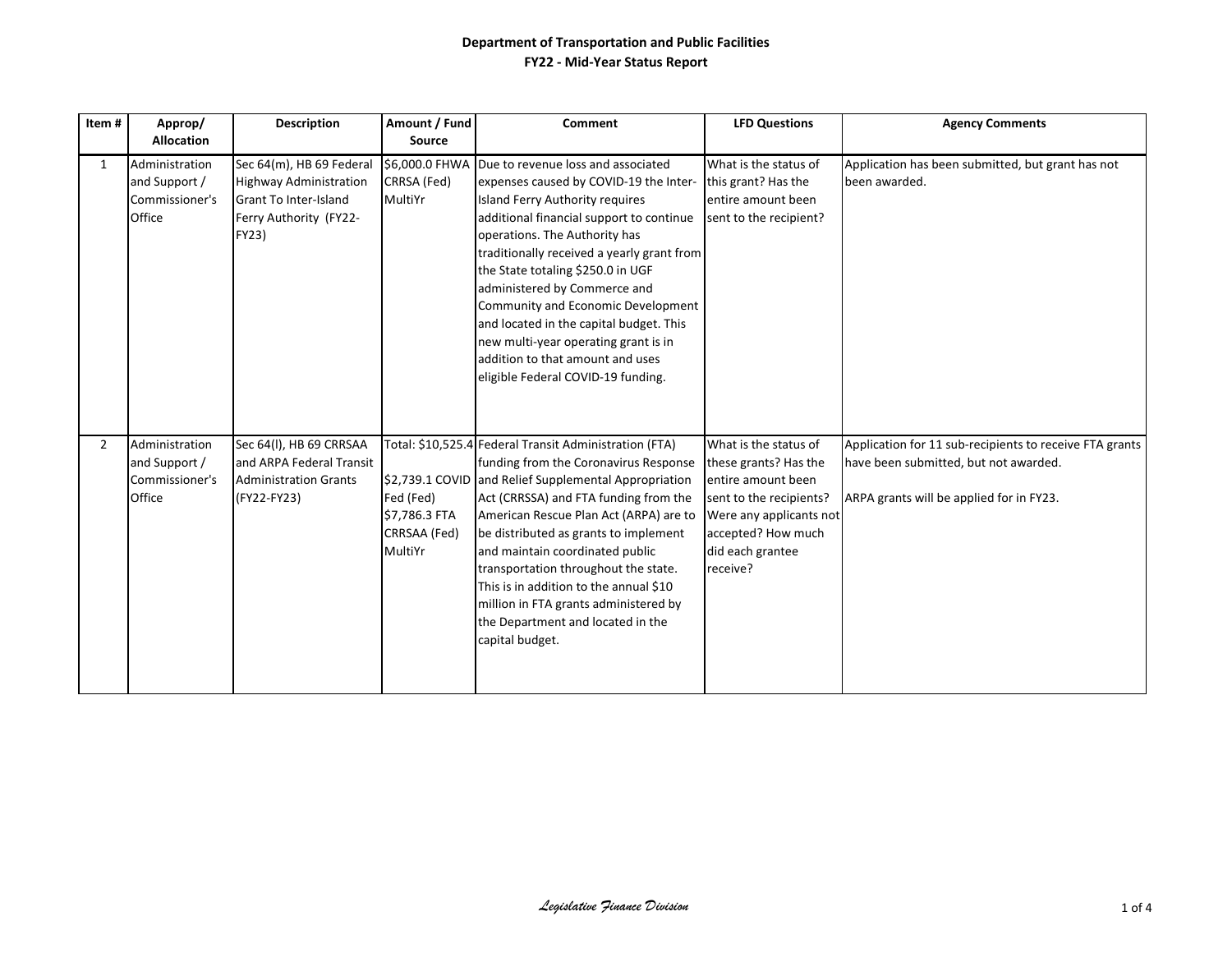| Item# | Approp/<br><b>Allocation</b>                                               | <b>Description</b>                                               | Amount / Fund<br>Source | <b>Comment</b>                                                                                                                                                                                                                                                                                                                                                                                                                                                                                                                                                                                                                                                                                                                                                                                                                                                                                                                                      | <b>LFD Questions</b> | <b>Agency Comments</b>                                                   |
|-------|----------------------------------------------------------------------------|------------------------------------------------------------------|-------------------------|-----------------------------------------------------------------------------------------------------------------------------------------------------------------------------------------------------------------------------------------------------------------------------------------------------------------------------------------------------------------------------------------------------------------------------------------------------------------------------------------------------------------------------------------------------------------------------------------------------------------------------------------------------------------------------------------------------------------------------------------------------------------------------------------------------------------------------------------------------------------------------------------------------------------------------------------------------|----------------------|--------------------------------------------------------------------------|
|       |                                                                            |                                                                  |                         |                                                                                                                                                                                                                                                                                                                                                                                                                                                                                                                                                                                                                                                                                                                                                                                                                                                                                                                                                     |                      |                                                                          |
| 3     | Administration<br>and Support /<br>Statewide<br>Administrative<br>Services | <b>Federal Relief Funding</b><br>Accounting Management Fed (Fed) | \$343.7 COVID<br>IncOTI | This one-time increment adds three long-What is the status of<br>term non-permanent (LTNP) positions to these positions? Are<br>3 TMP Positions perform the professional financial<br>management work related to the influx<br>of federal relief funding. The three<br>additional accounting positions along<br>with one current LTNP position will<br>perform the professional financial<br>management work and will serve as the<br>Department's point of contact for<br>accounting and reporting issues related<br>to federal relief funding awards.<br>Positions to be added:<br>Accounting Technician III, LTNP, range<br>16, Juneau<br>Accounting Technician III, LTNP, range<br>16, Juneau<br>Accountant III, LTNP, range 18, Juneau<br>The funding will also be used for an<br>existing Accountant III, non-permanent,<br>range 18, Juneau, established in May<br>2020 to provide financial management<br>assistance for CARES Act funding. | they all hired?      | Existing position is filled. New positions have not been<br>established. |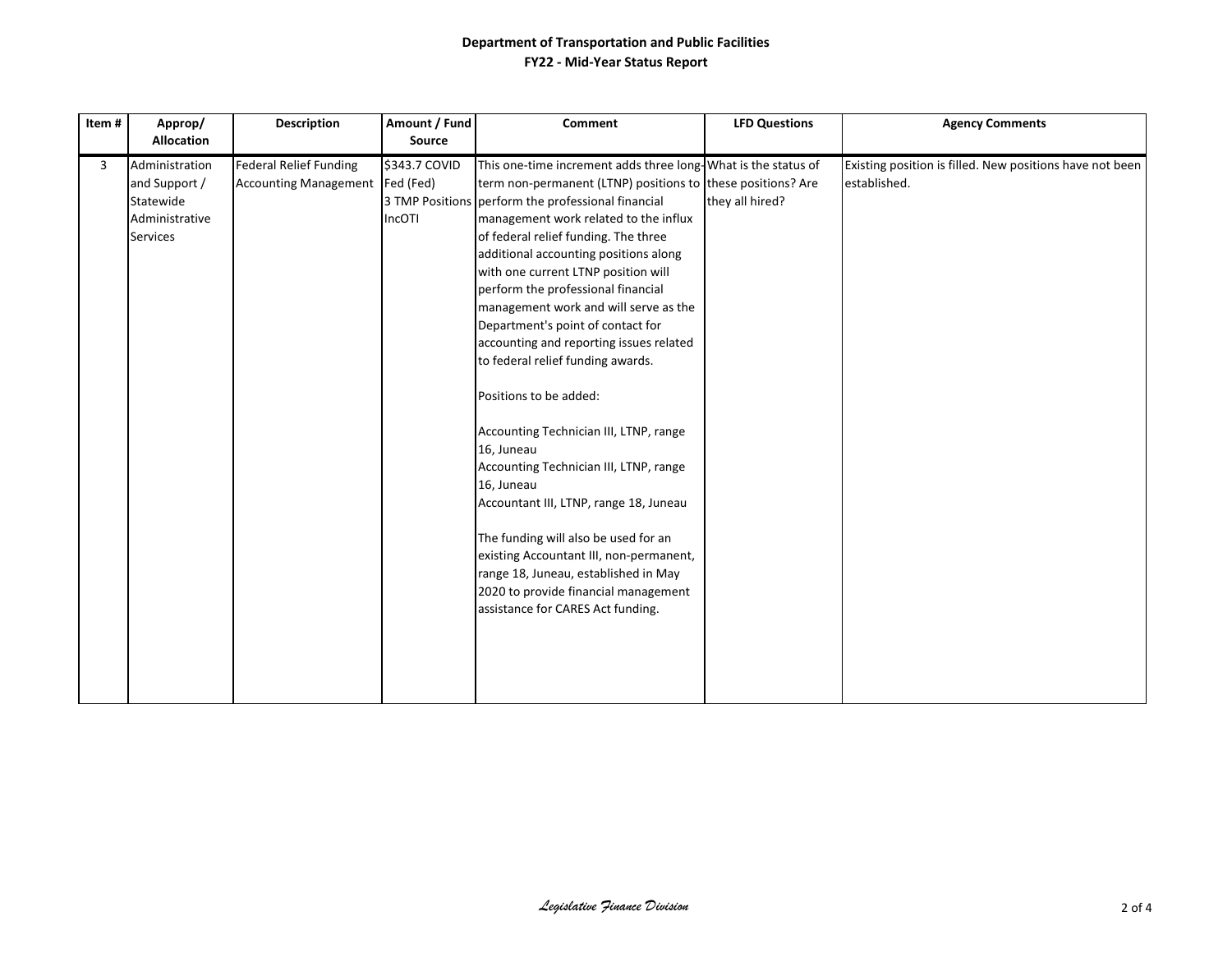| Item# | Approp/                                                                                    | Description                                                                                                                      | Amount / Fund                         | <b>Comment</b>                                                                                                                                                                                                                                                                                                                                                                                                                                                                                                                                                                                                                                                                                                                                                                                   | <b>LFD Questions</b>                                                                                                                                        | <b>Agency Comments</b>                                                                                                                                                                                                                                                                                                                       |
|-------|--------------------------------------------------------------------------------------------|----------------------------------------------------------------------------------------------------------------------------------|---------------------------------------|--------------------------------------------------------------------------------------------------------------------------------------------------------------------------------------------------------------------------------------------------------------------------------------------------------------------------------------------------------------------------------------------------------------------------------------------------------------------------------------------------------------------------------------------------------------------------------------------------------------------------------------------------------------------------------------------------------------------------------------------------------------------------------------------------|-------------------------------------------------------------------------------------------------------------------------------------------------------------|----------------------------------------------------------------------------------------------------------------------------------------------------------------------------------------------------------------------------------------------------------------------------------------------------------------------------------------------|
|       | <b>Allocation</b>                                                                          |                                                                                                                                  | <b>Source</b>                         |                                                                                                                                                                                                                                                                                                                                                                                                                                                                                                                                                                                                                                                                                                                                                                                                  |                                                                                                                                                             |                                                                                                                                                                                                                                                                                                                                              |
| 5     | Highways,<br>Aviation and<br>Facilities /<br>Northern Region<br>Highways and<br>Aviation   | Maintenance and<br><b>Operations Funding for</b><br>Reopening of Chitina and<br><b>Birch Lake Maintenance</b><br><b>Stations</b> | \$794.6 FHWA<br>CRRSA (Fed)<br>IncOTI | The Coronavirus Response and Relief<br>Supplemental Appropriations Act relief<br>funds are available through September<br>30, 2024 for preventative maintenance,<br>routine maintenance, operations, and<br>personnel costs. The legislature<br>approved the use of these funds to<br>reopen the Chitna and Birchlake<br>maintenance stations which were closed plan for these stations?<br>in 2016. Reopening these stations will<br>produce improved service level<br>conditions, safety, efficiency in winter<br>maintenance service delivery, and<br>response time to adverse weather<br>events. This appropriation is for one year<br>only. Any remaining CRRSAA funding can<br>be used in future fiscal years through the<br>September 30, 2024 deadline set by the<br>Federal government. | Were the stations<br>reopened? Was this<br>funding authority<br>sufficient to cover the<br>reopening or did DOT<br>use additional<br>resources? What is the | Maintenance stations have been reopened and<br>funding is sufficient.<br>The Department recognizes these maintenance<br>stations are vital in keeping highways safe and usable,<br>there are no plans to shut them down. The<br>Department will seek alternate funding when federal<br>department's long-term funds are no longer available. |
| 6     | Highways,<br>Aviation and<br>Facilities /<br>Southcoast<br>Region Highways<br>and Aviation | Multi-Year (FY22-FY23)<br>FAA CRRSAA Grant to the<br>City of Ketchikan for<br>Operational Costs at the<br>Ketchikan Airport      | Fed (Fed)<br>MultiYr                  | \$1,539.4 COVID The City of Ketchikan provides<br>operational service at the State owned<br>Ketchikan Airport by agreement with the Ketchikan?<br>Department of Transportation and<br>Public Facilities. The CRRSAA FAA Rural<br>Airport Grant for the Ketchikan Airport<br>will be passed directly to the City of<br>Ketchikan as the operator of that rural<br>airport.                                                                                                                                                                                                                                                                                                                                                                                                                        | Were these funds sent<br>to the City of                                                                                                                     | Funds were sent to City of Ketchikan.                                                                                                                                                                                                                                                                                                        |